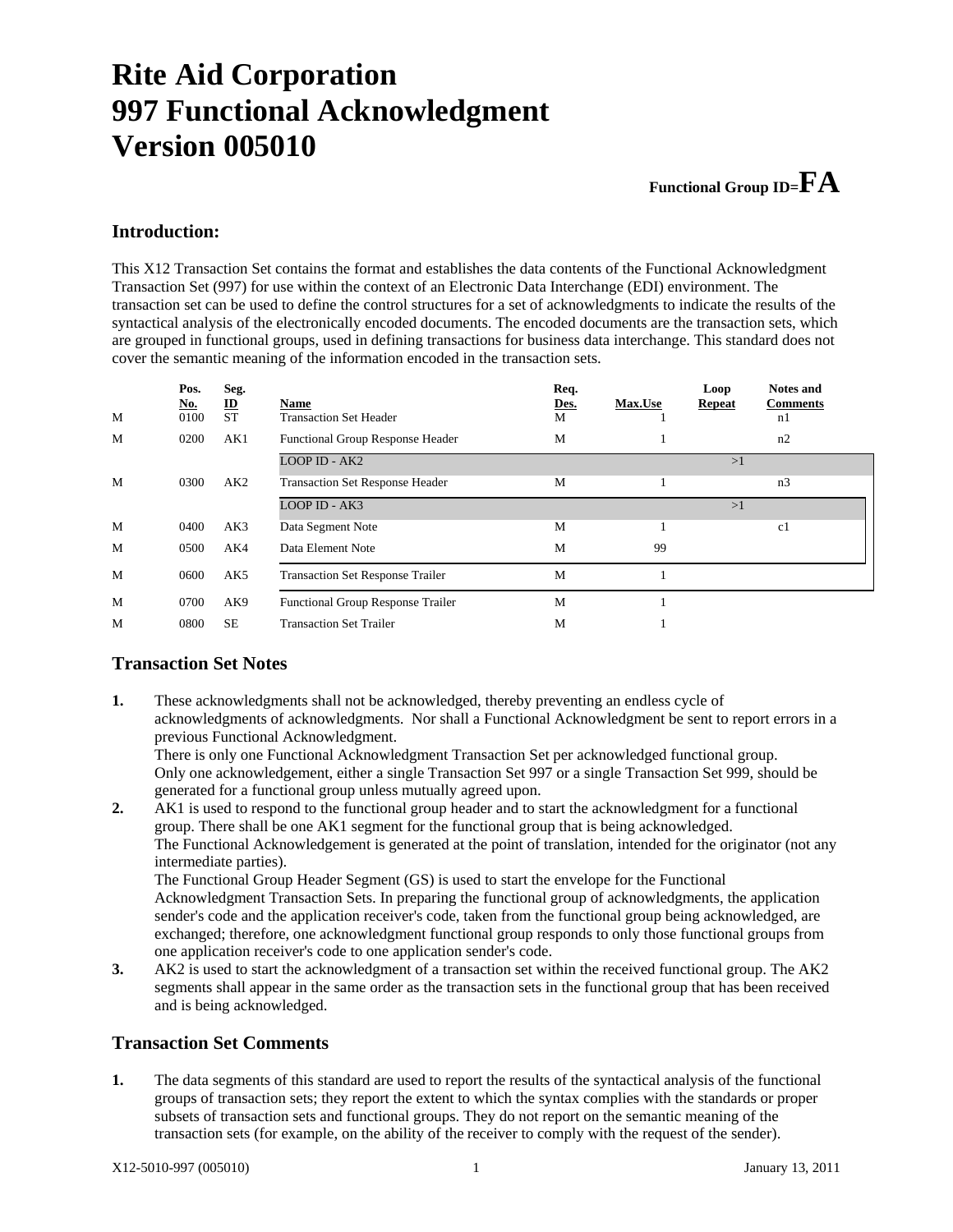|                                            | Segment: ST Transaction Set Header                                        |
|--------------------------------------------|---------------------------------------------------------------------------|
| <b>Position:</b>                           | 0100                                                                      |
| Loop:                                      |                                                                           |
| Level:                                     |                                                                           |
| Usage:                                     | Mandatory                                                                 |
| <b>Max Use:</b>                            |                                                                           |
| <b>Purpose:</b>                            | To indicate the start of a transaction set and to assign a control number |
| <b>Syntax Notes:</b>                       |                                                                           |
| <b>Business Rules:</b> Variable Name: STST |                                                                           |

### **Data Element Summary**

|   |                      |               | Баш Екикие байнийн у                                                                                                                           |                   |  |            |  |  |
|---|----------------------|---------------|------------------------------------------------------------------------------------------------------------------------------------------------|-------------------|--|------------|--|--|
|   | Ref.                 | Data          |                                                                                                                                                |                   |  |            |  |  |
|   | <u>Des.</u>          | Element       | <b>Name</b>                                                                                                                                    | <b>Attributes</b> |  |            |  |  |
| M | <b>ST01</b>          | 143           | <b>Transaction Set Identifier Code</b>                                                                                                         | M                 |  | 1 ID $3/3$ |  |  |
|   |                      |               | Code uniquely identifying a Transaction Set                                                                                                    |                   |  |            |  |  |
|   |                      |               | 997<br>Functional Acknowledgment                                                                                                               |                   |  |            |  |  |
| M | <b>ST02</b>          | <b>329</b>    | <b>Transaction Set Control Number</b>                                                                                                          | M                 |  | $1$ AN 4/9 |  |  |
|   |                      |               | Identifying control number that must be unique within the transaction set<br>functional group assigned by the originator for a transaction set |                   |  |            |  |  |
|   | Segment:             |               | AK1 Functional Group Response Header                                                                                                           |                   |  |            |  |  |
|   | <b>Position:</b>     | 0200          |                                                                                                                                                |                   |  |            |  |  |
|   | Loop:                |               |                                                                                                                                                |                   |  |            |  |  |
|   | Level:               |               |                                                                                                                                                |                   |  |            |  |  |
|   | Usage:               | Mandatory     |                                                                                                                                                |                   |  |            |  |  |
|   | <b>Max Use:</b>      | 1             |                                                                                                                                                |                   |  |            |  |  |
|   | <b>Purpose:</b>      |               | To start acknowledgment of a functional group                                                                                                  |                   |  |            |  |  |
|   | <b>Syntax Notes:</b> |               |                                                                                                                                                |                   |  |            |  |  |
|   | Notes:               |               | $AK1*PO*000000001-$                                                                                                                            |                   |  |            |  |  |
|   |                      | AK1*SH*25728. |                                                                                                                                                |                   |  |            |  |  |
|   |                      |               |                                                                                                                                                |                   |  |            |  |  |

### **Data Element Summary**

|   |              |                | рата еленісін зинішат                                                             |   |                   |            |         |  |
|---|--------------|----------------|-----------------------------------------------------------------------------------|---|-------------------|------------|---------|--|
|   | Ref.         | Data           |                                                                                   |   |                   |            |         |  |
|   | Des.         | <b>Element</b> | <b>Name</b>                                                                       |   | <b>Attributes</b> |            |         |  |
| M | <b>AK101</b> | 479            | <b>Functional Identifier Code</b>                                                 | M |                   | 1 ID $2/2$ |         |  |
|   |              |                | Code identifying a group of application related transaction sets                  |   |                   |            |         |  |
| M | <b>AK102</b> | 28             | <b>Group Control Number</b>                                                       | M |                   | 1 N01/9    |         |  |
|   |              |                | Assigned number originated and maintained by the sender                           |   |                   |            |         |  |
| M | <b>AK103</b> | 480            | <b>Version / Release / Industry Identifier Code</b>                               | M |                   |            | AN 1/12 |  |
|   |              |                | Code indicating the version, release, subrelease, and industry identifier of the  |   |                   |            |         |  |
|   |              |                | EDI standard being used, including the GS and GE segments; if code in DE455       |   |                   |            |         |  |
|   |              |                | in GS segment is X, then in DE 480 positions $1-3$ are the version number;        |   |                   |            |         |  |
|   |              |                | positions 4-6 are the release and subrelease, level of the version; and positions |   |                   |            |         |  |
|   |              |                | 7-12 are the industry or trade association identifiers (optionally assigned by    |   |                   |            |         |  |
|   |              |                | user); if code in DE455 in GS segment is T, then other formats are allowed        |   |                   |            |         |  |
|   |              |                | Standards Approved for Publication by ASC X12<br>005010                           |   |                   |            |         |  |
|   |              |                |                                                                                   |   |                   |            |         |  |

Procedures Review Board through October 2003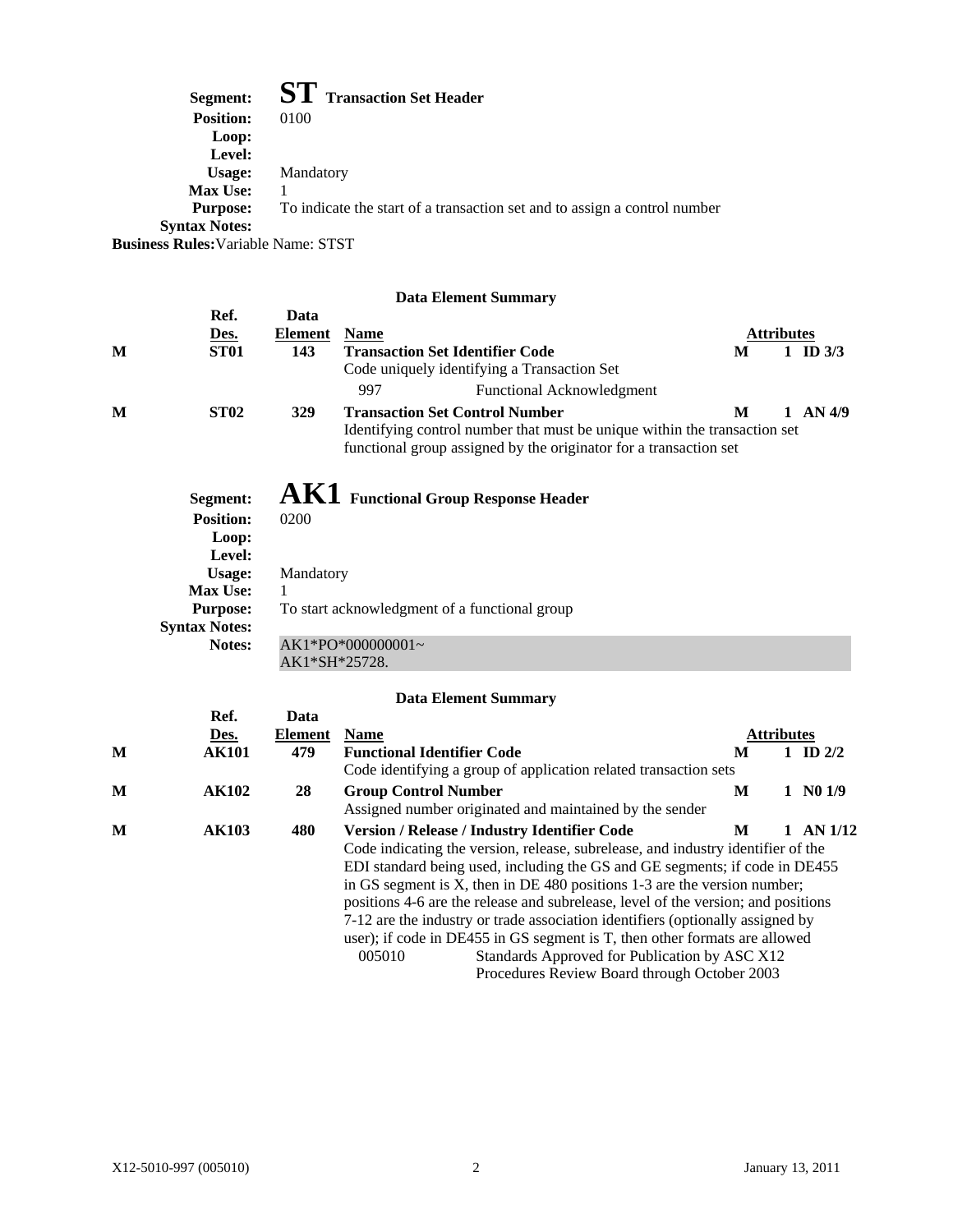## **Segment:AK2 Transaction Set Response Header**

 **Ref. Data** 

| 0300<br>AK <sub>2</sub>                             | Mandatory       |  |  |  |  |
|-----------------------------------------------------|-----------------|--|--|--|--|
|                                                     |                 |  |  |  |  |
| Mandatory                                           |                 |  |  |  |  |
|                                                     |                 |  |  |  |  |
| To start acknowledgment of a single transaction set |                 |  |  |  |  |
|                                                     |                 |  |  |  |  |
|                                                     | $AK2*850*0009-$ |  |  |  |  |
|                                                     | $AK2*856*0001-$ |  |  |  |  |
|                                                     |                 |  |  |  |  |

### **Data Element Summary**

|   | Des.             | <b>Element</b> | <b>Name</b>                                                                                                                                                                             | <b>Attributes</b> |              |
|---|------------------|----------------|-----------------------------------------------------------------------------------------------------------------------------------------------------------------------------------------|-------------------|--------------|
| М | AK201            | 143            | <b>Transaction Set Identifier Code</b><br>Code uniquely identifying a Transaction Set                                                                                                   | M                 | ID $3/3$     |
| М | AK202            | <b>329</b>     | <b>Transaction Set Control Number</b><br>Identifying control number that must be unique within the transaction set<br>functional group assigned by the originator for a transaction set | M                 | $1$ AN $4/9$ |
|   | Segment:         |                | $\overline{\text{AK3}}$ Data Segment Note                                                                                                                                               |                   |              |
|   | <b>Position:</b> | 0400           |                                                                                                                                                                                         |                   |              |
|   | Loop:            | AK3            | Mandatory                                                                                                                                                                               |                   |              |
|   | Level:           |                |                                                                                                                                                                                         |                   |              |
|   | Usage:           | Mandatory      |                                                                                                                                                                                         |                   |              |
|   | <b>Max Use:</b>  |                |                                                                                                                                                                                         |                   |              |
|   | <b>Purpose:</b>  |                | To report errors in a data segment and identify the location of the data segment                                                                                                        |                   |              |
|   |                  |                |                                                                                                                                                                                         |                   |              |

**Syntax Notes:**

**Notes:** AK3\*PER\*6\*\*2~ AK3\*FOB\*7\*\*2~ AK3\*ITD\*8\*\*2~

### **Data Element Summary**

|   | Ref.         | Data    |                                                                         |                                                                               |   |            |              |  |
|---|--------------|---------|-------------------------------------------------------------------------|-------------------------------------------------------------------------------|---|------------|--------------|--|
|   | <u>Des.</u>  | Element | <b>Name</b>                                                             |                                                                               |   | Attributes |              |  |
| M | AK301        | 721     | <b>Segment ID Code</b>                                                  |                                                                               | M |            | 1 ID $2/3$   |  |
|   |              |         |                                                                         | Code defining the segment ID of the data segment in error (See Appendix A -   |   |            |              |  |
|   |              |         | Number 77)                                                              |                                                                               |   |            |              |  |
| M | <b>AK302</b> | 719     |                                                                         | <b>Segment Position in Transaction Set</b>                                    | М |            | 1 N01/10     |  |
|   |              |         | The numerical count position of this data segment from the start of the |                                                                               |   |            |              |  |
|   |              |         |                                                                         | transaction set: the transaction set header is count position 1               |   |            |              |  |
|   | AK303        | 447     |                                                                         | <b>Loop Identifier Code</b>                                                   | O |            | $1$ AN $1/4$ |  |
|   |              |         |                                                                         | The loop ID number given on the transaction set diagram is the value for this |   |            |              |  |
|   |              |         |                                                                         | data element in segments LS and LE                                            |   |            |              |  |
| M | AK304        | 720     |                                                                         | <b>Segment Syntax Error Code</b>                                              | M |            | ID $1/3$     |  |
|   |              |         |                                                                         | Code indicating error found based on the syntax editing of a segment          |   |            |              |  |
|   |              |         | 1                                                                       | Unrecognized segment ID                                                       |   |            |              |  |
|   |              |         | 2                                                                       | Unexpected segment                                                            |   |            |              |  |
|   |              |         | 3                                                                       | Mandatory segment missing                                                     |   |            |              |  |
|   |              |         | 4                                                                       | Loop Occurs Over Maximum Times                                                |   |            |              |  |
|   |              |         | 5                                                                       | Segment Exceeds Maximum Use                                                   |   |            |              |  |
|   |              |         | 6                                                                       | Segment Not in Defined Transaction Set                                        |   |            |              |  |
|   |              |         | 7                                                                       | Segment Not in Proper Sequence                                                |   |            |              |  |
|   |              |         | 8                                                                       | <b>Segment Has Data Element Errors</b>                                        |   |            |              |  |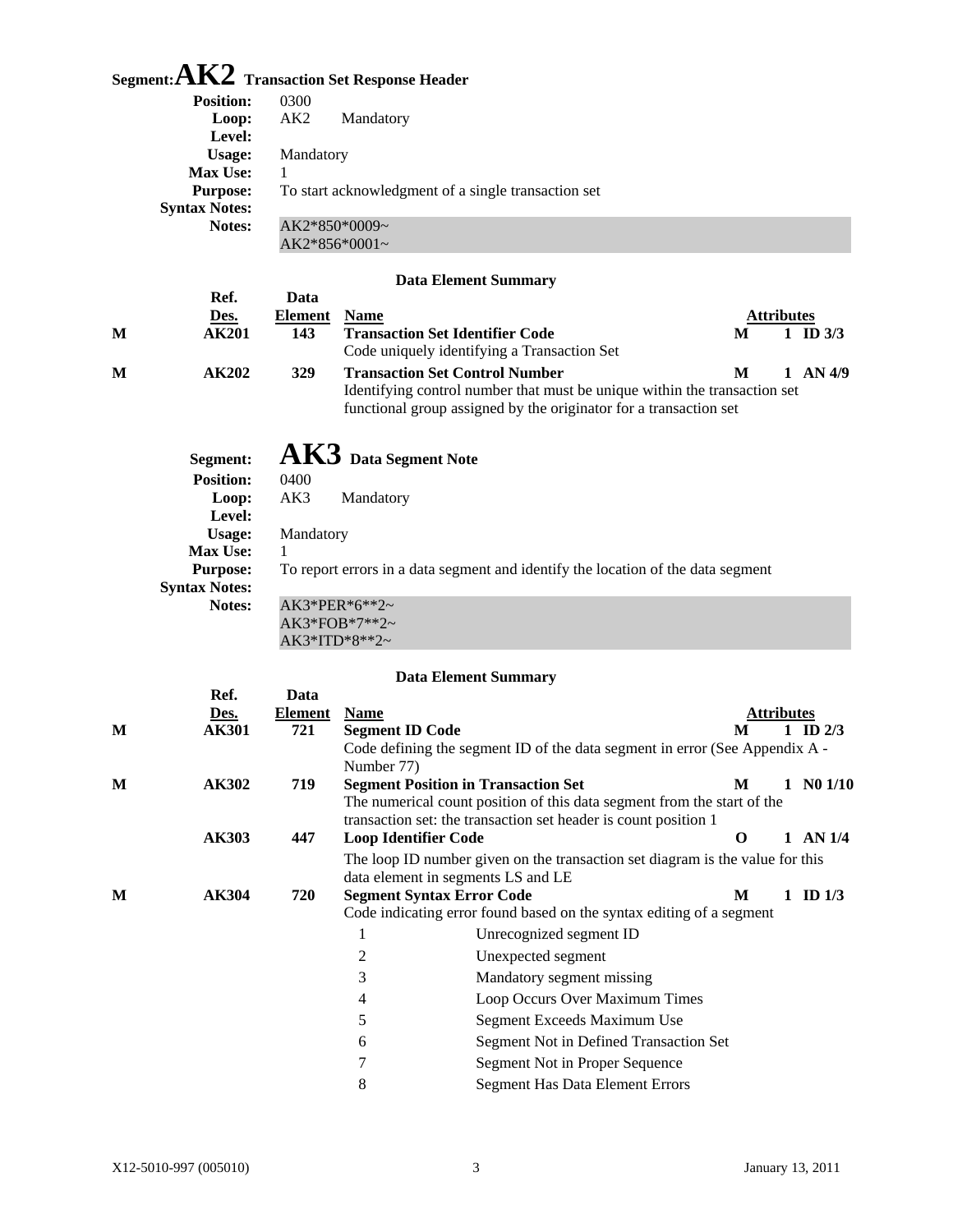# **Segment:AK4 Data Element Note**

|   | <b>Position:</b>            | 0500                               |                                    |                                                                                                                                                                    |                        |   |                          |
|---|-----------------------------|------------------------------------|------------------------------------|--------------------------------------------------------------------------------------------------------------------------------------------------------------------|------------------------|---|--------------------------|
|   | Loop:                       | AK3                                | Mandatory                          |                                                                                                                                                                    |                        |   |                          |
|   | <b>Usage:</b>               | Mandatory                          |                                    |                                                                                                                                                                    |                        |   |                          |
|   | Max Use:<br><b>Purpose:</b> | 99                                 |                                    | To report errors in a data element or composite data structure and identify the location of                                                                        |                        |   |                          |
|   |                             | the data element                   |                                    |                                                                                                                                                                    |                        |   |                          |
|   | <b>Syntax Notes:</b>        |                                    |                                    |                                                                                                                                                                    |                        |   |                          |
|   | Notes:                      | AK4*6*187*2*1.                     |                                    |                                                                                                                                                                    |                        |   |                          |
|   |                             |                                    | AK4*2*66*2*BadData.                |                                                                                                                                                                    |                        |   |                          |
|   |                             |                                    |                                    | <b>Data Element Summary</b>                                                                                                                                        |                        |   |                          |
|   | Ref.                        | Data                               |                                    |                                                                                                                                                                    |                        |   |                          |
| M | Des.<br><b>AK401</b>        | <b>Element</b><br>C <sub>030</sub> | <b>Name</b>                        |                                                                                                                                                                    | <u>Attributes</u><br>M | 1 |                          |
|   |                             |                                    | <b>Position in Segment</b>         |                                                                                                                                                                    |                        |   |                          |
|   |                             |                                    |                                    | Code indicating the relative position of the simple data element or composite<br>data structure in error within a segment, count beginning with 1 for the position |                        |   |                          |
|   |                             |                                    |                                    | immediately following the segment ID; additionally indicating the relative                                                                                         |                        |   |                          |
|   |                             |                                    |                                    | position of a repeating structure in error, count beginning with 1 for the                                                                                         |                        |   |                          |
|   |                             |                                    |                                    | position immediately following the preceding element separator; additionally                                                                                       |                        |   |                          |
|   |                             |                                    |                                    | indicating the relative position of a component of a composite data structure in                                                                                   |                        |   |                          |
|   |                             |                                    | or repetition separator            | error, count beginning with 1 for the position following the preceding element                                                                                     |                        |   |                          |
| M | C03001                      | 722                                | <b>Element Position in Segment</b> |                                                                                                                                                                    | M                      |   | N <sub>0</sub> 1/2       |
|   |                             |                                    |                                    | This is used to indicate the relative position of a simple data element, or the                                                                                    |                        |   |                          |
|   |                             |                                    |                                    | relative position of a composite data structure with the relative position of the                                                                                  |                        |   |                          |
|   |                             |                                    |                                    | component within the composite data structure, in error; in the data segment                                                                                       |                        |   |                          |
|   |                             |                                    |                                    | the count starts with 1 for the simple data element or composite data structure                                                                                    |                        |   |                          |
|   | C03002                      | 1528                               |                                    | immediately following the segment ID<br><b>Component Data Element Position in Composite</b>                                                                        | $\bf{O}$               |   | $N0$ $1/2$               |
|   |                             |                                    |                                    | To identify the component data element position within the composite that is in                                                                                    |                        |   |                          |
|   |                             |                                    | error                              |                                                                                                                                                                    |                        |   |                          |
|   | C03003                      | 1686                               |                                    | <b>Repeating Data Element Position</b>                                                                                                                             | $\mathbf 0$            |   | N <sub>0</sub> 1/4       |
|   |                             |                                    |                                    | To identify the specific repetition of a data element that is in error                                                                                             |                        |   |                          |
|   | AK402                       | 725                                |                                    | <b>Data Element Reference Number</b>                                                                                                                               | O                      |   | 1 N01/4                  |
|   |                             |                                    |                                    | Reference number used to locate the data element in the Data Element                                                                                               |                        |   |                          |
|   |                             |                                    | Dictionary                         |                                                                                                                                                                    |                        |   |                          |
| M | AK403                       | 723                                |                                    | Data Element Syntax Error Code<br>Code indicating the error found after syntax edits of a data element                                                             | M                      |   | $1 \quad \text{ID } 1/3$ |
|   |                             |                                    | 1                                  | Mandatory data element missing                                                                                                                                     |                        |   |                          |
|   |                             |                                    | $\boldsymbol{2}$                   | Conditional required data element missing.                                                                                                                         |                        |   |                          |
|   |                             |                                    | 3                                  | Too many data elements.                                                                                                                                            |                        |   |                          |
|   |                             |                                    |                                    | More data elements existed than defined for the segment                                                                                                            |                        |   |                          |
|   |                             |                                    | 4                                  | Data element too short.                                                                                                                                            |                        |   |                          |
|   |                             |                                    | 5                                  | Data element too long.                                                                                                                                             |                        |   |                          |
|   |                             |                                    | 6                                  | Invalid character in data element.                                                                                                                                 |                        |   |                          |
|   |                             |                                    | 7                                  | Invalid code value.                                                                                                                                                |                        |   |                          |
|   |                             |                                    | 8                                  | <b>Invalid Date</b>                                                                                                                                                |                        |   |                          |
|   |                             |                                    | 9                                  | <b>Invalid Time</b>                                                                                                                                                |                        |   |                          |
|   |                             |                                    | 10                                 | <b>Exclusion Condition Violated</b>                                                                                                                                |                        |   |                          |
|   |                             |                                    | 12                                 | Too Many Repetitions                                                                                                                                               |                        |   |                          |
|   |                             |                                    |                                    | More repetitions existed than defined for the segment                                                                                                              |                        |   |                          |
|   |                             |                                    | 13                                 | Too Many Components                                                                                                                                                |                        |   |                          |
|   |                             |                                    |                                    | More components existed than defined for the element                                                                                                               |                        |   |                          |
| М | AK404                       | 724                                | <b>Copy of Bad Data Element</b>    |                                                                                                                                                                    | M                      |   | $1$ AN $1/99$            |
|   |                             |                                    |                                    | This is a copy of the data element in error                                                                                                                        |                        |   |                          |
|   | X12-5010-997 (005010)       |                                    |                                    | 4                                                                                                                                                                  | January 13, 2011       |   |                          |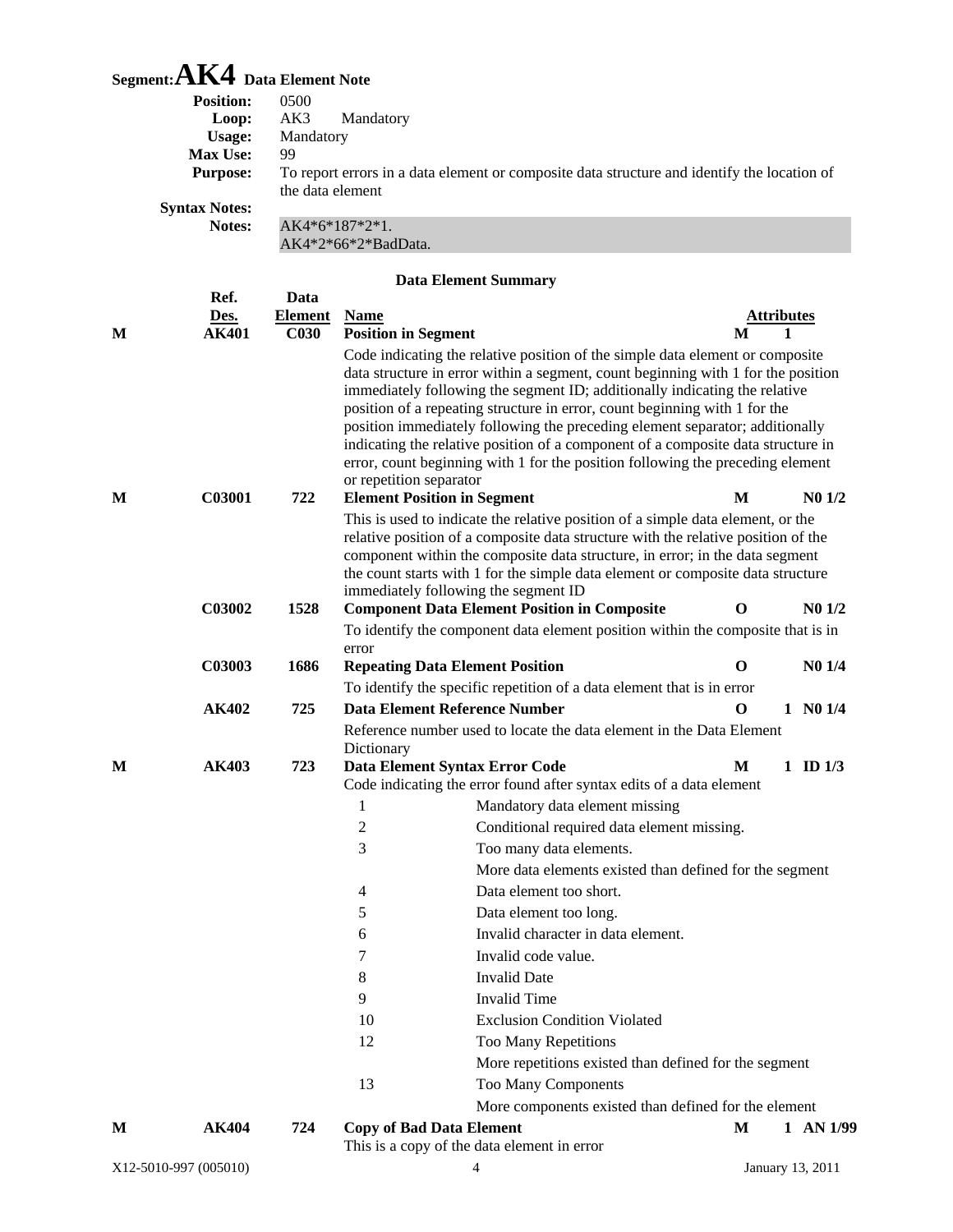## **Segment: AK5 Transaction Set Response Trailer**

| эсдшень.             | <b>TALLY</b> Transaction Set Response Tranel                                  |
|----------------------|-------------------------------------------------------------------------------|
| <b>Position:</b>     | 0600                                                                          |
| Loop:                | AK2<br>Mandatory                                                              |
| Level:               |                                                                               |
| Usage:               | Mandatory                                                                     |
| <b>Max Use:</b>      |                                                                               |
| <b>Purpose:</b>      | To acknowledge acceptance or rejection and report errors in a transaction set |
| <b>Syntax Notes:</b> |                                                                               |
| Notes:               | $AK5*A\sim$                                                                   |
|                      | $AK5*E$ ~                                                                     |
|                      | $AK5*R~$                                                                      |

#### **Data Element Summary**

|   | Ref.         | Data    |                 |                                                                               |                   |
|---|--------------|---------|-----------------|-------------------------------------------------------------------------------|-------------------|
|   | Des.         | Element | <b>Name</b>     |                                                                               | <b>Attributes</b> |
| М | <b>AK501</b> | 717     |                 | <b>Transaction Set Acknowledgment Code</b>                                    | l ID 1/1<br>M     |
|   |              |         |                 | Code indicating accept or reject condition based on the syntax editing of the |                   |
|   |              |         | transaction set |                                                                               |                   |
|   |              |         | A               | Accepted                                                                      |                   |
|   |              |         | E               | Accepted But Errors Were Noted                                                |                   |
|   |              |         | M               | Rejected, Message Authentication Code (MAC) Failed                            |                   |
|   |              |         | R               | Rejected                                                                      |                   |
|   |              |         | W               | Rejected, Assurance Failed Validity Tests                                     |                   |
|   |              |         | Χ               | Rejected, Content After Decryption Could Not Be<br>Analyzed                   |                   |

 **Segment: AK9** Functional Group Response Trailer Position: 0700 **Position: Loop: Level: Usage:** Mandatory **Max Use:** 1 **Purpose:** To acknowledge acceptance or rejection of a functional group and report the number of included transaction sets from the original trailer, the accepted sets, and the received sets in this functional group **Syntax Notes: Notes:** AK9\*E\*2\*2\*2~ AK9\*R\*1\*1\*1~

#### **Data Element Summary**

AK9\*A\*1\*1\*1~

|   | Ref.                  | Data    |                  |                                                                               |                        |
|---|-----------------------|---------|------------------|-------------------------------------------------------------------------------|------------------------|
|   | Des.                  | Element | <b>Name</b>      |                                                                               | <b>Attributes</b>      |
| M | AK901                 | 715     |                  | <b>Functional Group Acknowledge Code</b>                                      | ID <sub>1/1</sub><br>M |
|   |                       |         |                  | Code indicating accept or reject condition based on the syntax editing of the |                        |
|   |                       |         | functional group |                                                                               |                        |
|   |                       |         | A                | Accepted                                                                      |                        |
|   |                       |         | E                | Accepted, But Errors Were Noted.                                              |                        |
|   |                       |         | M                | Rejected, Message Authentication Code (MAC) Failed                            |                        |
|   |                       |         | P                | Partially Accepted, At Least One Transaction Set Was                          |                        |
|   |                       |         |                  | Rejected                                                                      |                        |
|   |                       |         | R                | Rejected                                                                      |                        |
|   |                       |         | W                | Rejected, Assurance Failed Validity Tests                                     |                        |
|   |                       |         | X                | Rejected, Content After Decryption Could Not Be                               |                        |
|   |                       |         |                  | Analyzed                                                                      |                        |
| M | AK902                 | 97      |                  | <b>Number of Transaction Sets Included</b>                                    | $1 \, N01/6$<br>M      |
|   | X12-5010-997 (005010) |         |                  | 5                                                                             | January 13, 2011       |